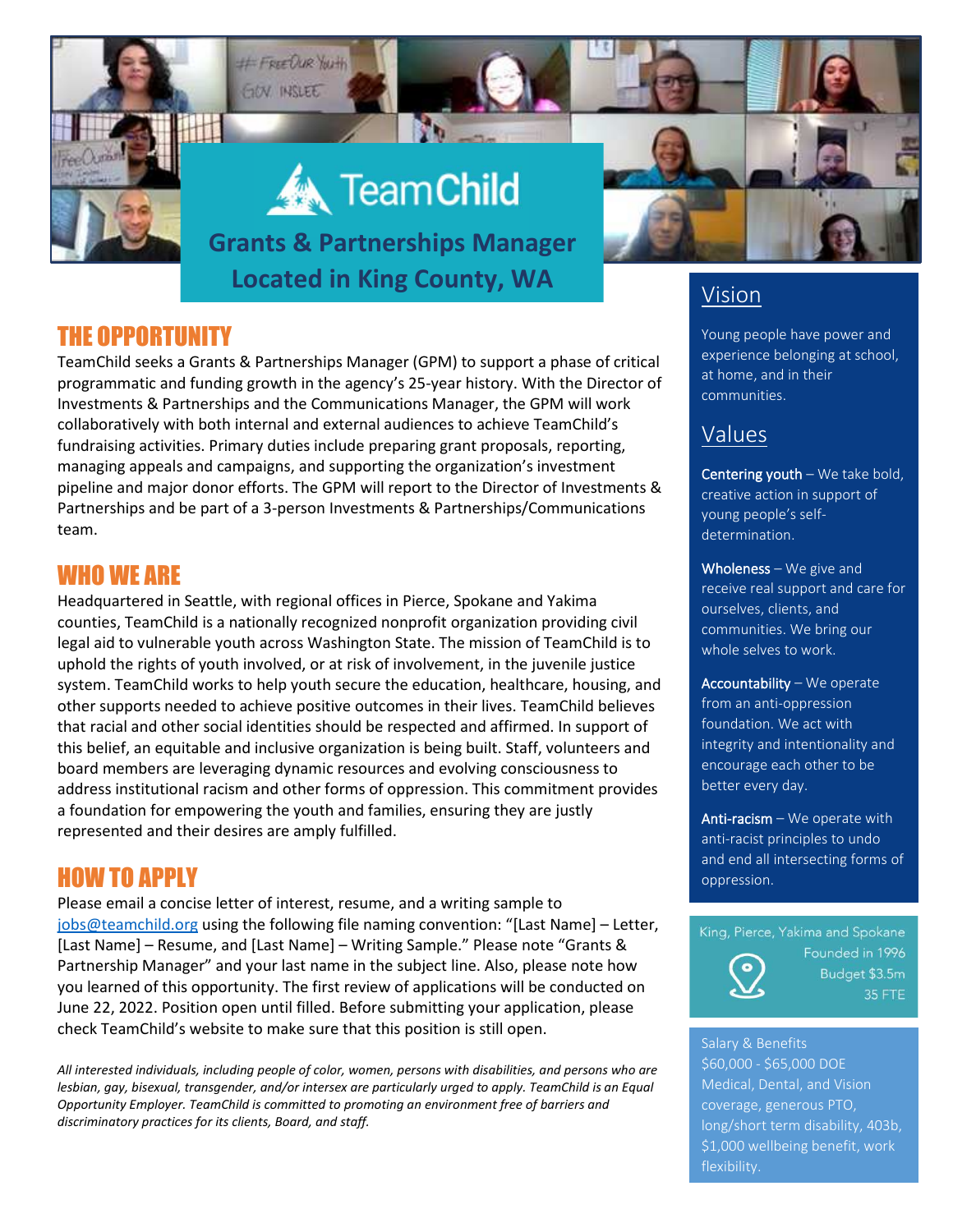

## **Grants & Partnerships Manager**

## **WHO WE ARE**

Headquartered in Seattle, with regional offices in Pierce, Spokane and Yakima counties, TeamChild is a nationally recognized nonprofit organization providing civil legal aid to vulnerable youth across Washington State. The mission of TeamChild is to uphold the rights of youth involved, or at risk of involvement, in the juvenile justice system. TeamChild works to help youth secure the education, healthcare, housing, and other supports needed to achieve positive outcomes in their lives.

TeamChild achieves impact through three main program strategies: civil legal services, training and consultation, and policy advocacy. Our broad impact goals include (1) decriminalization, decarceration, and abolition, (2) expanding and investing in community-led and community-based alternatives and resources, (3) increasing equitable access to education, healthcare and housing supports, and (4) shifting power and repairing harm in BIPOC communities.

At TeamChild we believe that racial and other social identities should be respected and affirmed. In support of this belief, we are building an equitable and inclusive organization and providing our team of staff and Board members with the tools to address institutionalized racism and other forms of oppression. All members of our team are responsible for providing and supporting an equitable and inclusive work environment that will enrich our interactions with each other and our services. This responsibility provides the foundation for shifting power to the youth and families that we serve so their needs are justly represented, and their goals amply fulfilled.

## **THE ROLE**

TeamChild seeks a Grants & Partnerships Manager (GPM) to support a phase of critical programmatic and funding growth in the agency's 25-year history. With the Director of Investments & Partnerships and the Communications Manager, the GPM will work collaboratively with both internal and external audiences to achieve TeamChild's fundraising activities. Primary duties include preparing grant proposals, reporting, managing appeals and campaigns, and supporting the organization's investment pipeline and major donor efforts. The GPM will report to the Director of Investments & Partnerships and be part of a 3-person Investments & Partnerships/Communications team.

## **ESSENTIAL JOB RESPONSIBILITIES**

### **Relationship Building and Community Engagement**

- Collaboratively plan and conduct annual appeal(s) with Director of Investments & Partnerships.
- Collaborate with all staff on creating mission-driven, compelling stories and messages for grants, communications, and events.
- Support TeamChild statewide fundraising activities including campaigns, events, and donor cultivation.
- Maintain and update donor databases and records to ensure accurate donor information, contact reports, and gift entry.
- Generate reports, dashboards, and metrics around fundraising progress.
- Manage the gift acknowledgment process.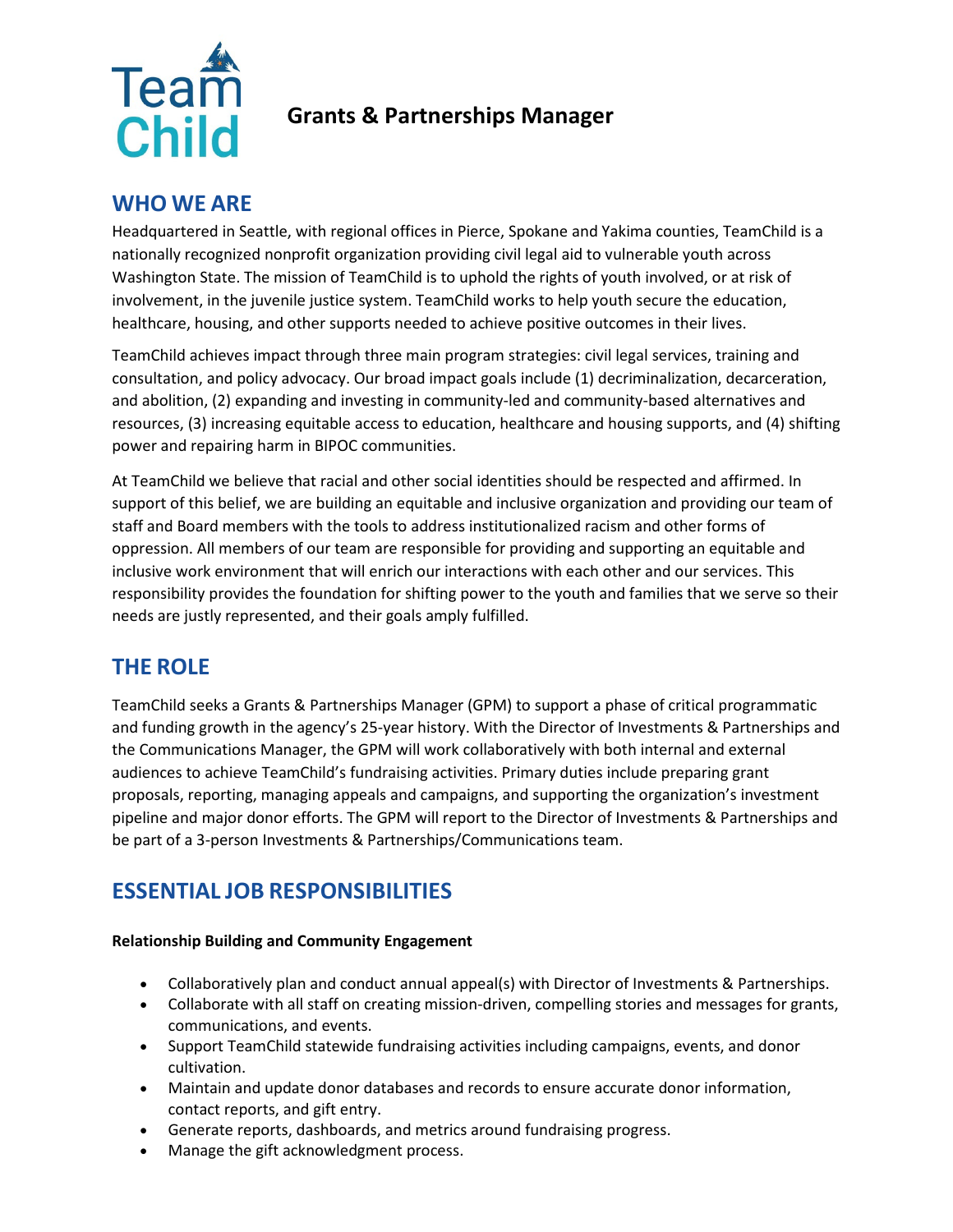• Collaborate with the Communications Manager to incorporate fundraising campaign messages externally and collaborate to ensure consistent and accurate messages across channels and campaigns.

#### **Grant Management**

- In collaboration with the Director of Investments & Partnerships, and program leaders manage and prepare grant proposals and reports for funding partners by communicating TeamChild's goals, mission, and programs.
- In collaboration with the Director of Investments & Partnerships, work closely with staff members to synthesize program activities, data, and financials for proposals and reports.
- Manages the proposal submission process to ensure timely submission of all required materials.
- Promote relationship building with funders and institutional partners.
- Develop annual grants plan in partnership with the Director of Investments & Partnerships.
- Maintain and update grants calendar and other reporting tools as needed.
- Maintain funder information, strategy, and moves in donor database.

### **Project Management**

- Effectively prioritize projects and assigned action items, applying an appropriate level of ownership to each task.
- Record meeting minutes and facilitate completion of action items.
- Provide general project management support to the Investments & Partnerships team.

## **IDEAL SKILLS AND QUALIFICATIONS**

#### **Required Qualifications**

- Demonstrated experience breaking down big projects into manageable pieces and following through to timely completion.
- Proactive problem solver/solution seeker.
- Ability to coordinate and track schedules and plan meetings with multiple busy stakeholders.
- Basic understanding of fundraising practices for nonprofits.
- Excellent written and oral communication skills.
- Excellent organizational skills and superior attention to detail with strong and consistent followthrough.
- Excellent skills with office technology, including strong computer skills and experience with Microsoft Teams, database management systems, Microsoft Word, Excel, and Adobe Acrobat. Demonstrated ability to learn and master new technology and software applications.
- Strong interpersonal skills and ability to work and build relationships across racial, socioeconomic, professional, and geographic differences.
- Commitment to confidentiality of donors, clients, staff and board.
- Ability to learn quickly and work both independently and collaboratively.
- Familiarity with racial equity analysis and commitment to undoing institutional racism.
- Committed to working in alignment with TeamChild's values around anti-racism and undoing other forms of oppression.

### **Preferred Qualifications**

Previous experience in project management, nonprofit administration, and/or grant writing/management. Working knowledge/experience with CRM's (particularly Donor Perfect and/or Constant Contact).